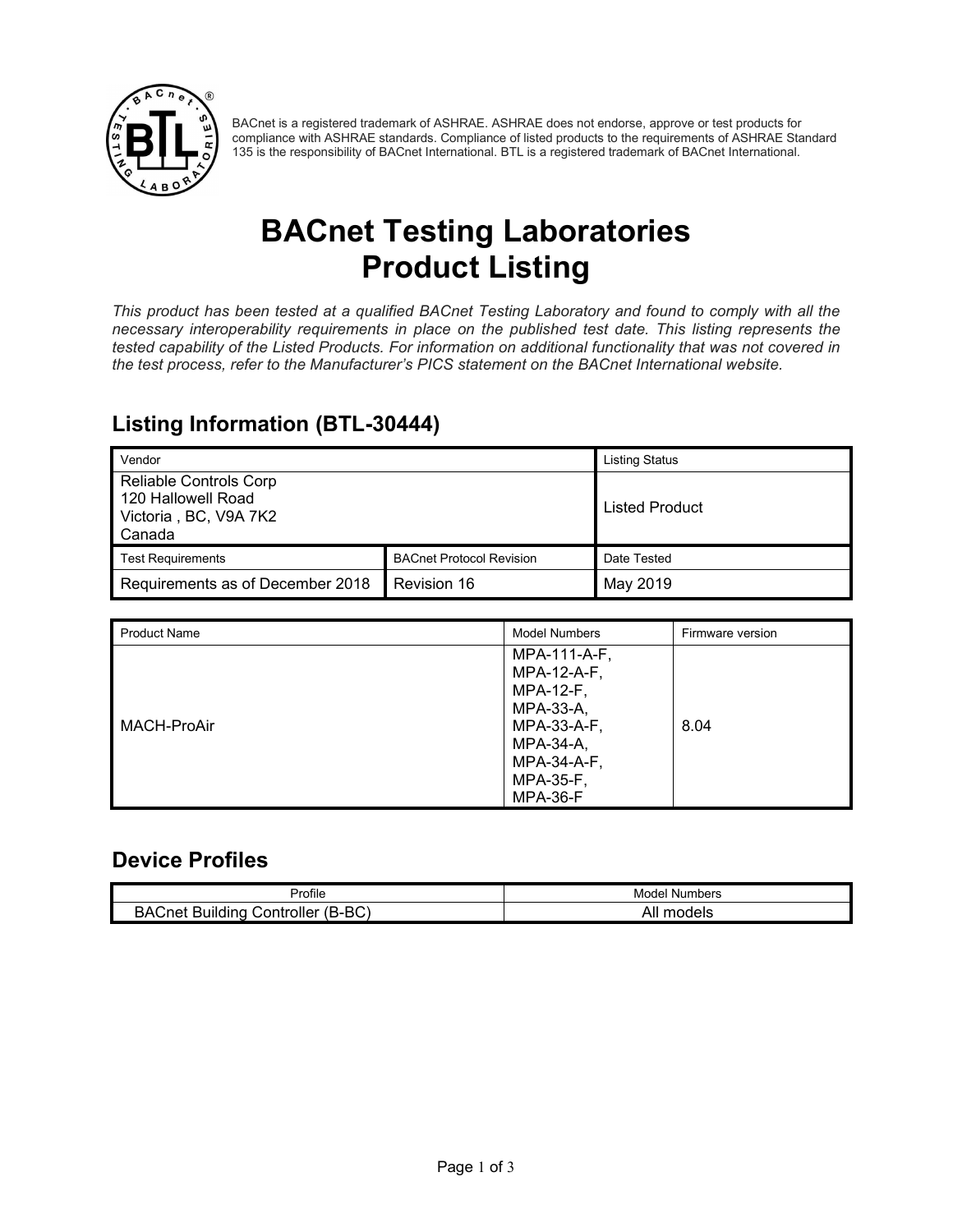### **BIBBs Supported**

|              | ReadProperty-A          | DS-RP-A   |
|--------------|-------------------------|-----------|
|              | ReadProperty-B          | DS-RP-B   |
|              | ReadPropertyMultiple-A  | DS-RPM-A  |
|              | ReadPropertyMultiple-B  | DS-RPM-B  |
|              | WriteProperty-A         | DS-WP-A   |
| Data Sharing | WriteProperty-B         | DS-WP-B   |
|              | WritePropertyMultiple-B | DS-WPM-B  |
|              | COV-A                   | DS-COV-A  |
|              | COV-B                   | DS-COV-B  |
|              | COV-Unsubscribed-A      | DS-COVU-A |
|              | COV-Unsubscribed-B      | DS-COVU-B |

|                     | Notification Internal-B        | AF-N-I-B  |
|---------------------|--------------------------------|-----------|
| Alarm and Event     | <b>Notification External-B</b> | AF-N-F-B  |
| <b>Notification</b> | ACK-B                          | AE-ACK-B  |
|                     | Information-B                  | AE-INFO-B |

| ำ | -------<br>ше<br>на<br>∼ | י<br>$-1$ –                                                   |
|---|--------------------------|---------------------------------------------------------------|
|   |                          | -<br>$\overline{\phantom{0}}$<br>. . HI H<br>. .⊢<br>---<br>י |

| Trending | Viewing and Modifying Trends Internal-B          | T-VMT-I-B  |
|----------|--------------------------------------------------|------------|
|          | Viewing and Modifying Trends External-B          | T-VMT-E-B  |
|          | Automated Trend Retrieval-B                      | T-ATR-B    |
|          | Viewing and Modifying Multiple Values Internal-B | T-VMMV-I-B |
|          | Viewing and Modifying Multiple Values External-B | T-VMMV-E-B |
|          | Automated Multiple Value Retrieval-B             | T-AMVR-B   |

| Device Management | <b>Dynamic Device Binding-A</b>       | DM-DDB-A |
|-------------------|---------------------------------------|----------|
|                   | <b>Dynamic Device Binding-B</b>       | DM-DDB-B |
|                   | <b>Dynamic Object Binding-B</b>       | DM-DOB-B |
|                   | DeviceCommunicationControl-B          | DM-DCC-B |
|                   | TimeSynchronization-A                 | DM-TS-A  |
|                   | TimeSynchronization-B                 | DM-TS-B  |
|                   | UTCTimeSynchronization-A              | DM-UTC-A |
|                   | UTCTimeSynchronization-B              | DM-UTC-B |
|                   | ReinitializeDevice-B                  | DM-RD-B  |
|                   | Backup and Restore-B                  | DM-BR-B  |
|                   | Restart-B                             | $DM-R-B$ |
|                   | List Manipulation-B                   | DM-LM-B  |
|                   | <b>Object Creation and Deletion-B</b> | DM-OCD-B |
|                   | Automatic Time Synchronization-A      | DM-ATS-A |

## **Object Type Support**

| Analog Input              | Analog Output        | Analog Value              |
|---------------------------|----------------------|---------------------------|
| <b>Binary Input</b>       | <b>Binary Output</b> | <b>Binary Value</b>       |
| Calendar                  | Device               | <b>Event Enrollment</b>   |
| File                      | Global Group         | Loop                      |
| <b>Multi-State Output</b> | Multi-State Value    | <b>Notification Class</b> |
| Program                   | Schedule             | <b>Trend Log</b>          |
| <b>Trend Log Multiple</b> |                      |                           |